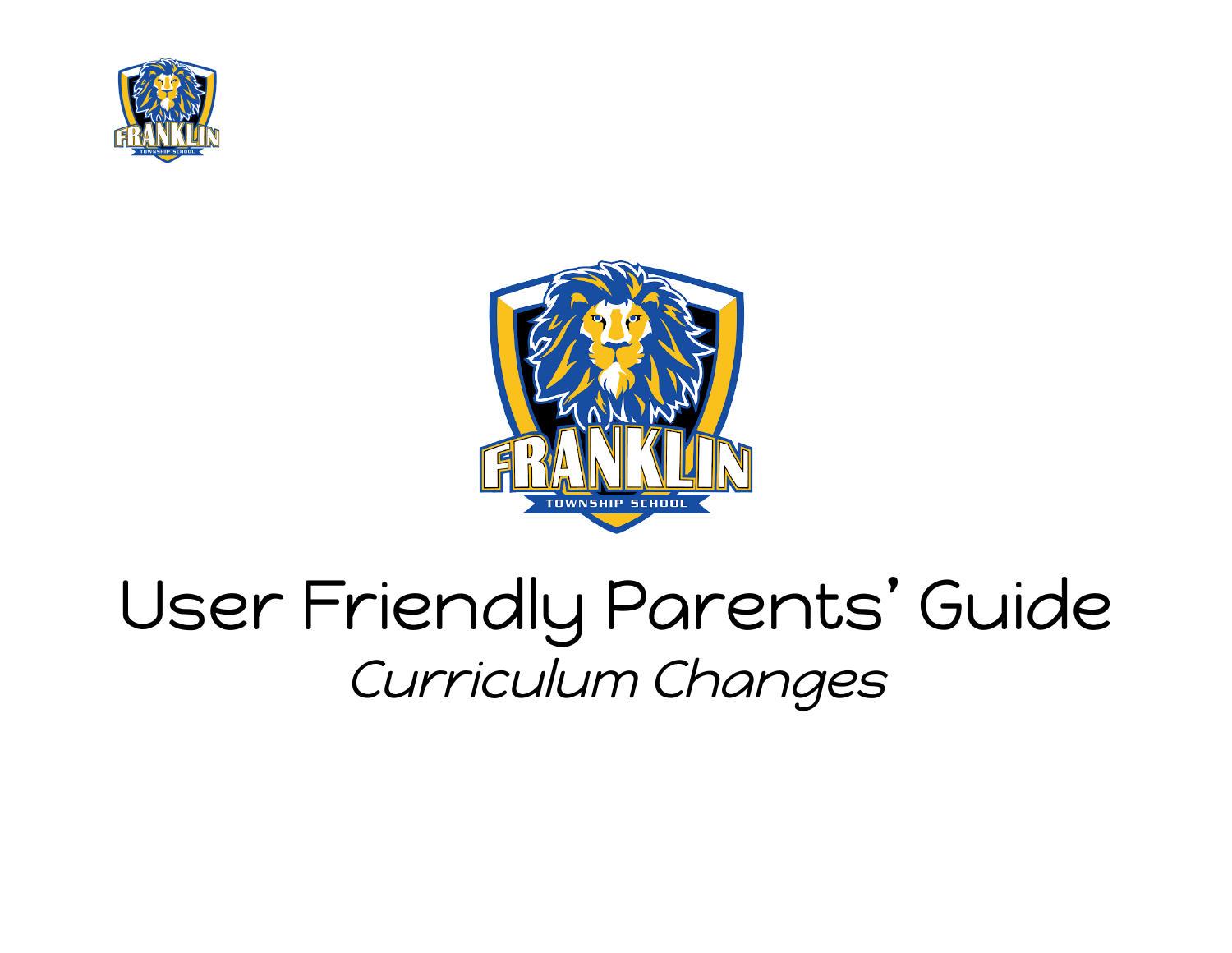

#### Introduction

During the November 22, 2021 Board of Education meeting, the district will provide information regarding state mandated changes to student learning standards that would impact the district's curriculum effective the 2022-23 school year. One common question we have received from parents/guardians is around what portions of these standards can parents/guardians opt their children out of in Grades 2, 5, 7 and 8. These standards are:

- 2.1 Social and Sexual Health
- 2.3 Personal Safety

Below is a user-friendly guide intended to help parents/guardians find those standards more easily. If you would like to read the entire document, please click [here](https://www.nj.gov/education/cccs/2020/2020%20NJSLS-CHPE.pdf). Standards in 2.1 and 2.3 have been broken down by grade level. Additional information on how to opt your child out of these standards will be provided prior to the 2022-23 school year. We hope you find this document helpful.

Yours in education,

Dr. Nicholas A. Diaz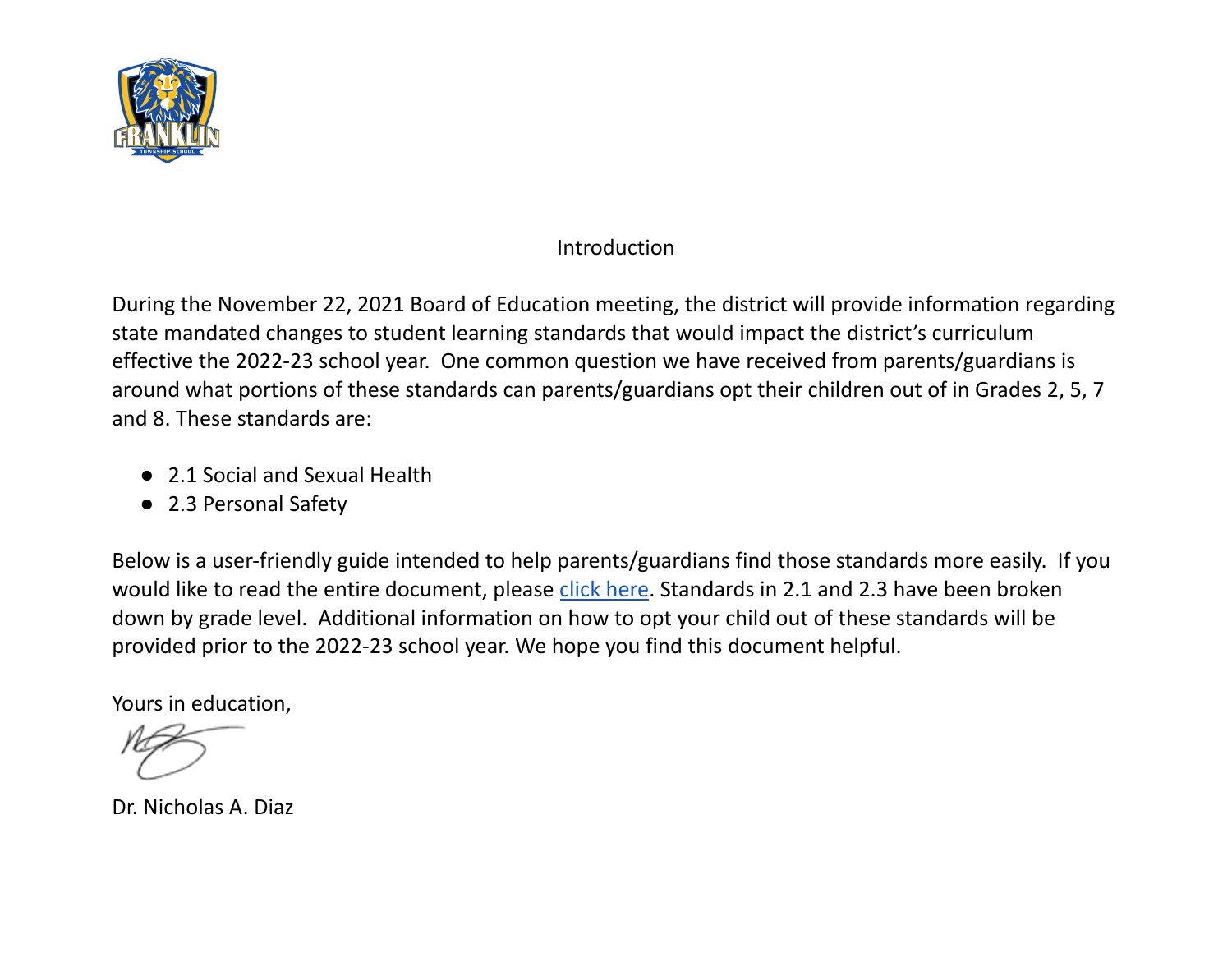



### Sexual Health

2.1.2.SSH.1: Discuss how individuals make their own choices about how to express themselves.

2.1.2.SSH.2: Discuss the range of ways people express their gender and how gender-role stereotypes may limit behavior.

2.1.2.SSH.3: Describe different kinds of families locally, nationally and globally and note similarities in the ways in which they keep their children safe.

2.1.2.SSH.4: Determine the factors that contribute to healthy relationships within a family.

2.1.2.SSH.5: Identify basic social needs of all people.

2.1.2.SSH.6: Determine the factors that contribute to healthy relationships.

2.1.2.SSH.7: Explain healthy ways for friends to express feelings for and to one another.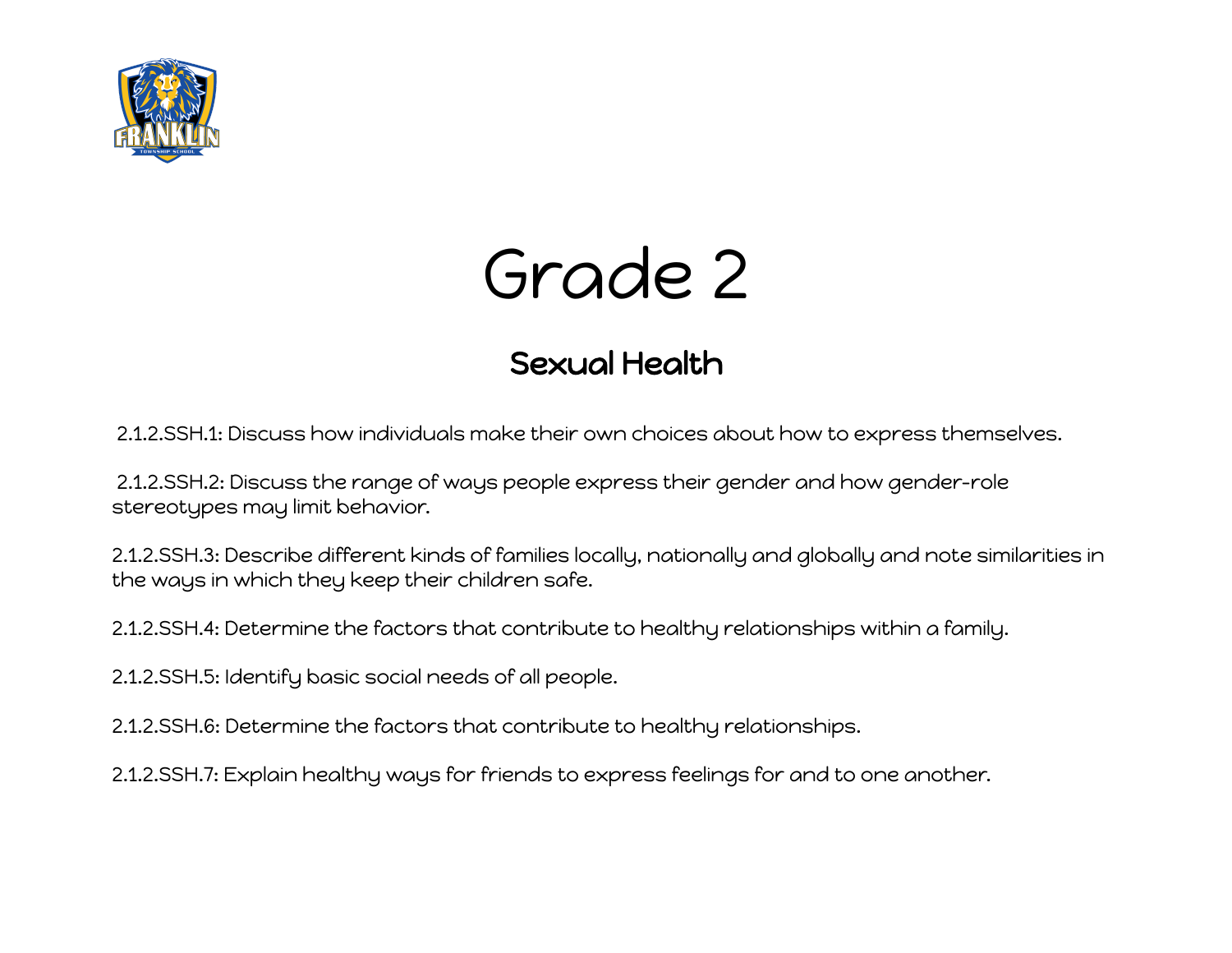

## Grade 2

### Personal Safety

2.3.2.PS.5: Define bodily autonomy and personal boundaries.

2.3.2.PS.6: Demonstrate how to communicate personal boundaries and show respect for someone else's personal boundaries including friends and family.

2.3.2.PS.7: Identify behaviors that would be considered child abuse (e.g., emotional, physical, sexual).

2.3.2.PS.8: Identify trusted adults, including family members, caregivers, and school staff, that you can talk to about situations which may be uncomfortable or dangerous (e.g., bullying, teasing, child sexual abuse).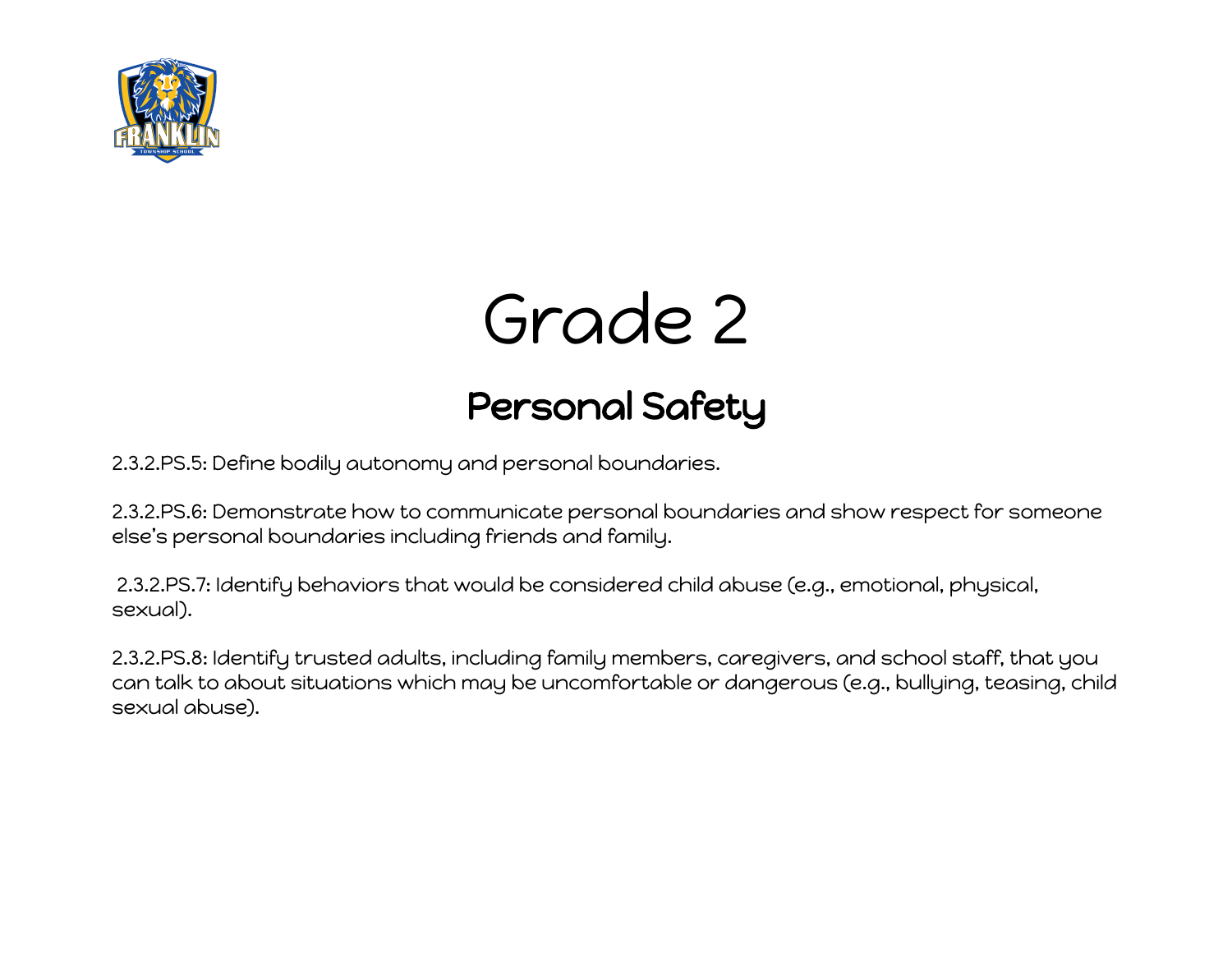

### Grade 5 Sexual Health

2.1.5.PGD.2: Examine how the body changes during puberty and how these changes influence personal self-care.

2.1.5.PGD.3: Explain the physical, social, and emotional changes that occur during puberty and adolescence and why the onset and progression of puberty can vary.

2.1.5.PGD.4: Explain common human sexual development and the role of hormones (e.g., romantic and sexual feelings, masturbation, mood swings, timing of pubertal onset).

2.1.5.PGD.5: Identify trusted adults, including family members, caregivers, school staff, and health care professionals, whom students can talk to about relationships and ask questions about puberty and adolescent health.

2.1.5.PGD.1: Explain the relationship between sexual intercourse and human reproduction.

2.1.5.PGD.2: Explain the range of ways pregnancy can occur (e.g., IVF, surrogacy).

2.1.5.SSH.1: Describe gender-role stereotypes and their potential impact on self and others.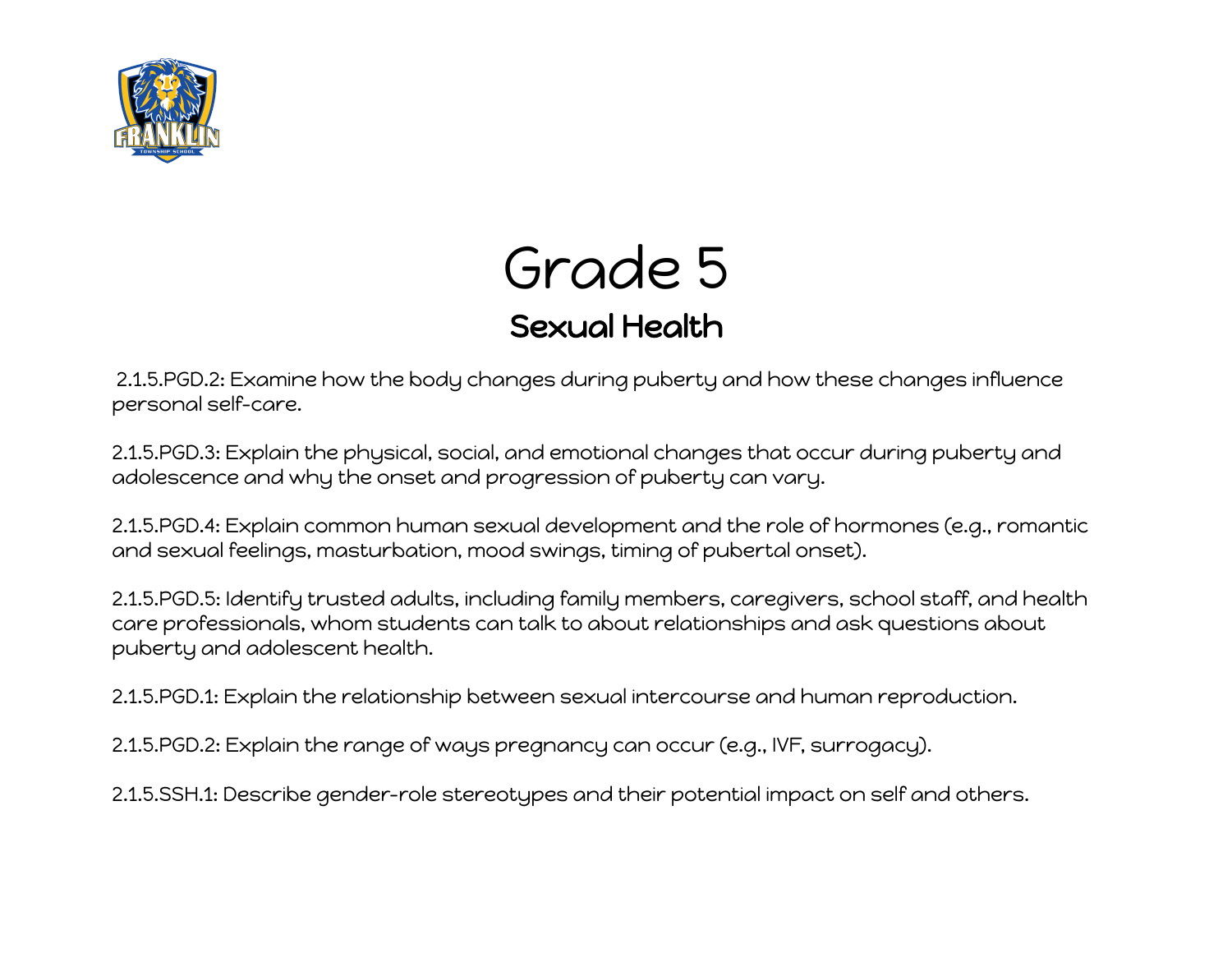

## Grade 5 Sexual Health (continued)

2.1.5.SSH.2: Differentiate between sexual orientation and gender identity.

2.1.5.SSH.3: Demonstrate ways to promote dignity and respect for all people (e.g. sexual orientation, gender identity and expression, race, ethnicity, socio-economic status, differing ability, immigration status, family configuration).

2.1.5.SSH.4: Describe how families can share common values, offer emotional support, and set boundaries and limits.

2.1.5.SSH.5: Explain the importance of communication with family members, caregivers and other trusted adults about a variety of topics.

2.1.5.SSH.6: Describe the characteristics of healthy versus unhealthy relationships among friends and with family members.

2.1.5.SSH.7: Define teasing, harassment and bullying and provide examples of inappropriate behaviors that are harmful to others.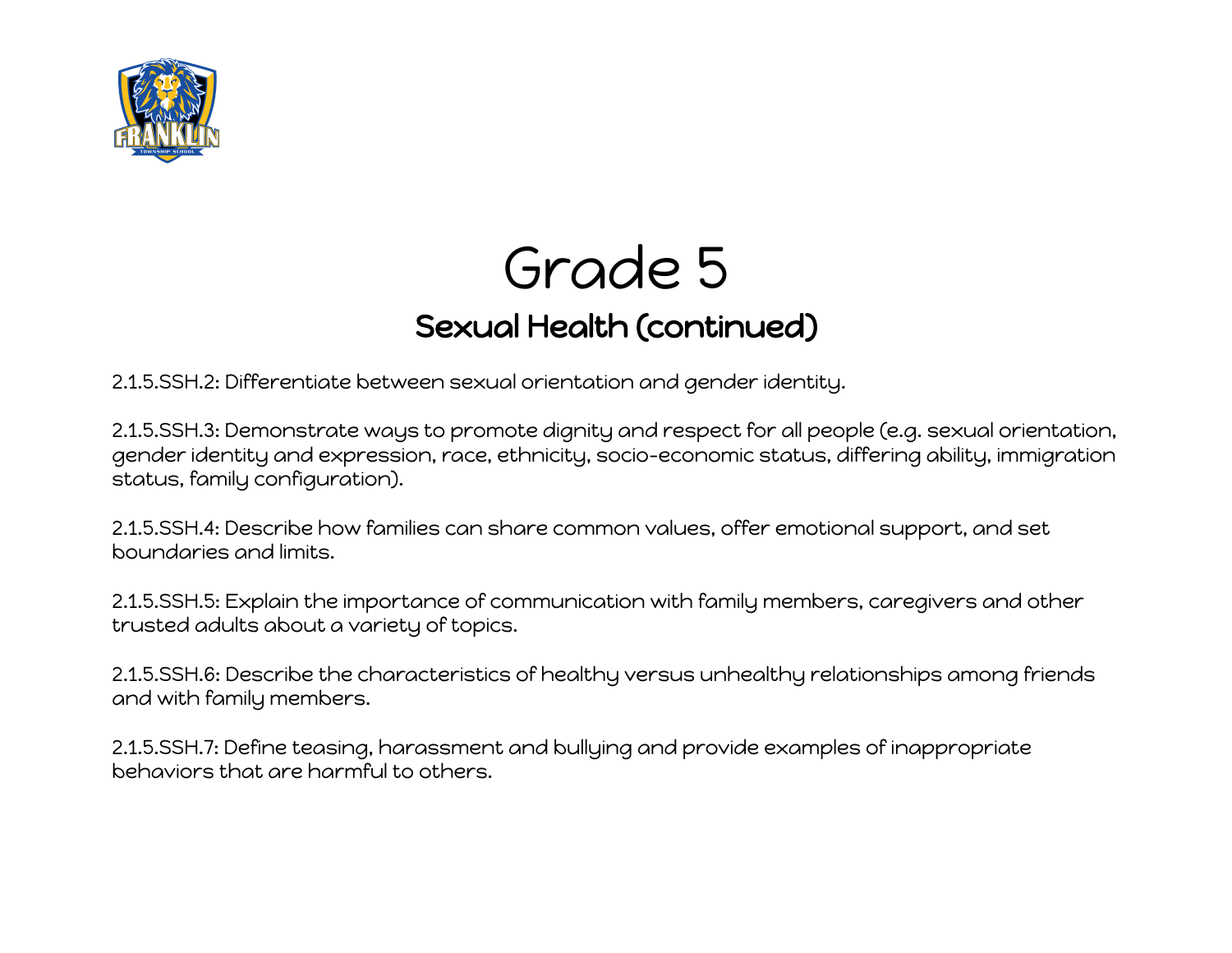



Personal Safety

2.3.5.PS.4: Develop strategies to safely communicate through digital media with respect.

2.3.5.PS.5: Communicate personal boundaries and demonstrate ways to respect other people's personal boundaries.

2.3.5.PS.6: Identify strategies a person could use to call attention to or leave an uncomfortable or dangerous situation, including bullying, teasing, teen dating violence, sexual harassment, sexual assault, and sexual abuse.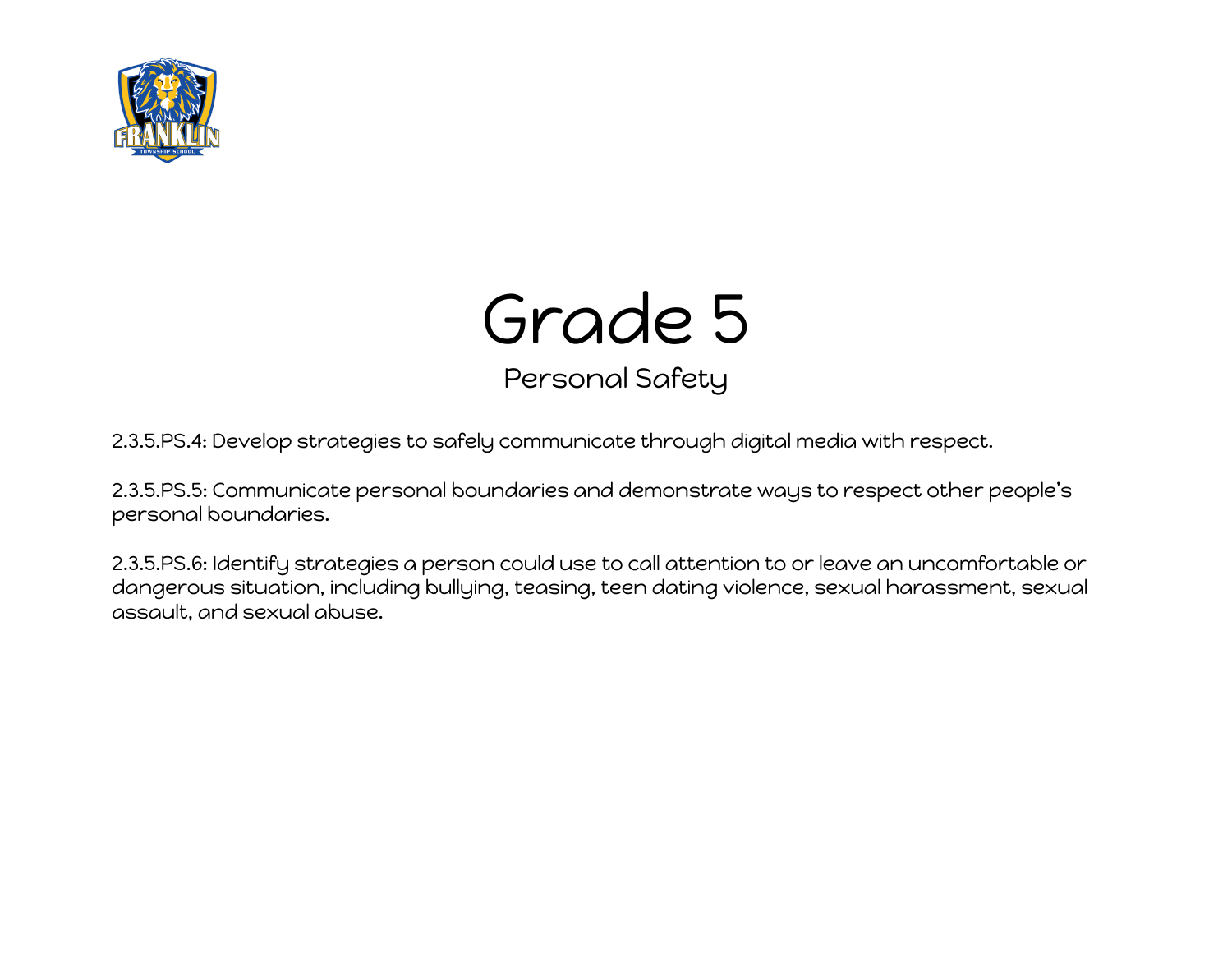



2.1.8.PGD.3: Describe the human reproductive systems, the external and internal body parts and their functions, and the natural variations that exist in human bodies.

2.1.8.PP.2: Summarize the stages of pregnancy from fertilization to birth.

2.1.8.PP.3: Identify prenatal practices that support a healthy pregnancy and identify where to find medically accurate sources of information about prenatal care.

2.1.8.SSH.9: Define vaginal, oral, and anal sex.

2.1.8.SSH.10: Identify short and long-term contraception and safer sex methods that are effective and describe how to access and use them (e.g., abstinence, condom).

2.1.8.SSH.11: Develop a plan to eliminate or reduce risk of unintended pregnancy and STIs (including HIV).

2.1.8.CHSS.5: Identify medically accurate sources of information about STIs, including HIV, such as local STIs /HIV prevention, steps to obtain PrEP and PEP, testing, and treatment resources.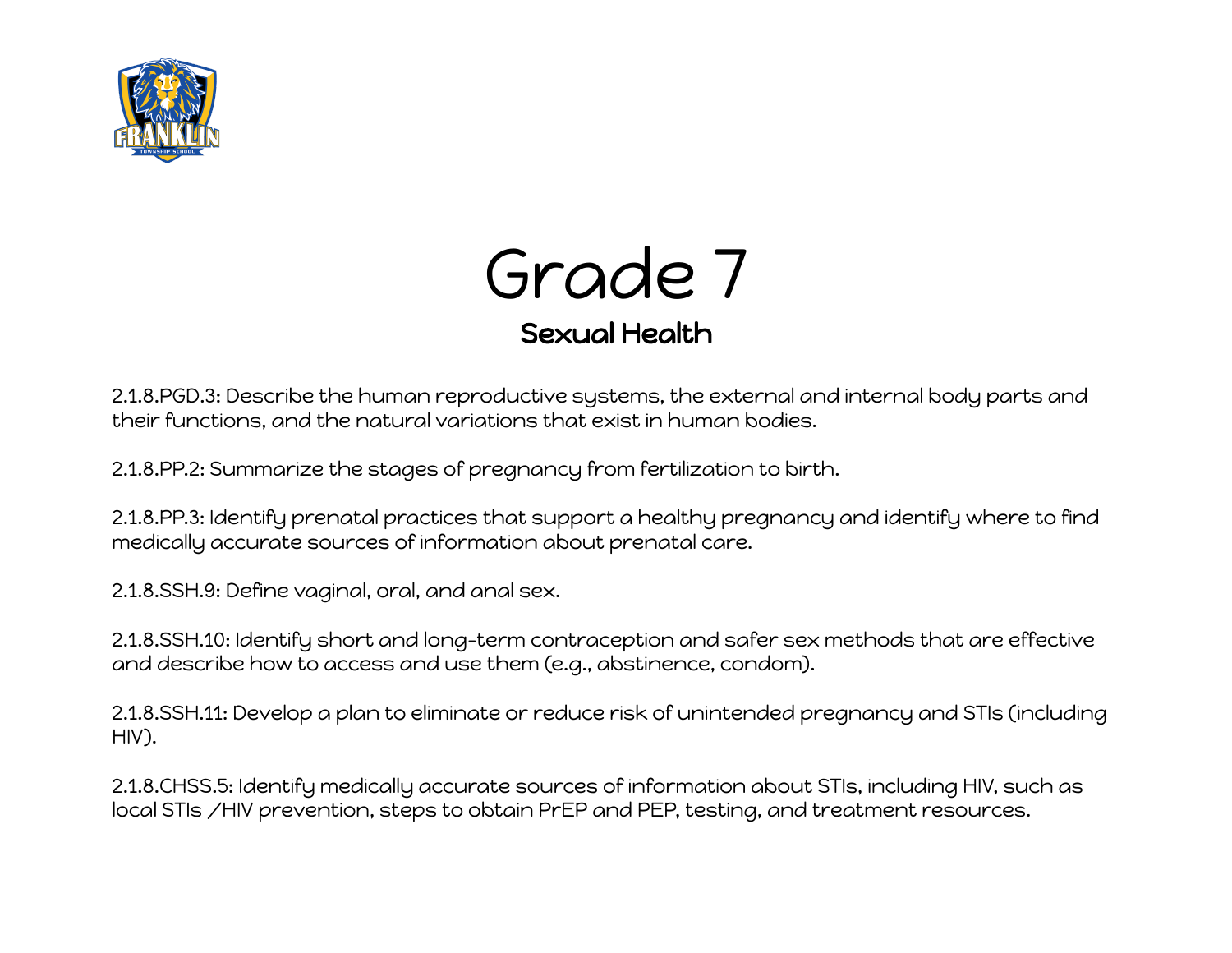



2.3.8.HCDM.3: Describe behaviors which may contribute to or prevent a person from being susceptible to disease and illness (e.g., cardiovascular, stroke, hepatitis, sexually transmitted infections (STIs), HIV/AIDS, breast cancer, HPV, testicular cancer).

2.3.8.HCDM.4: Describe the signs, symptoms, and potential impacts of STIs (including HIV).

2.3.8.HCDM.5: Compare and contrast behaviors, including abstinence, to determine the potential risk of pregnancy and/or STIs (including HIV) transmission.

No Personal Safety Standards - 2.3 covered in Grade 7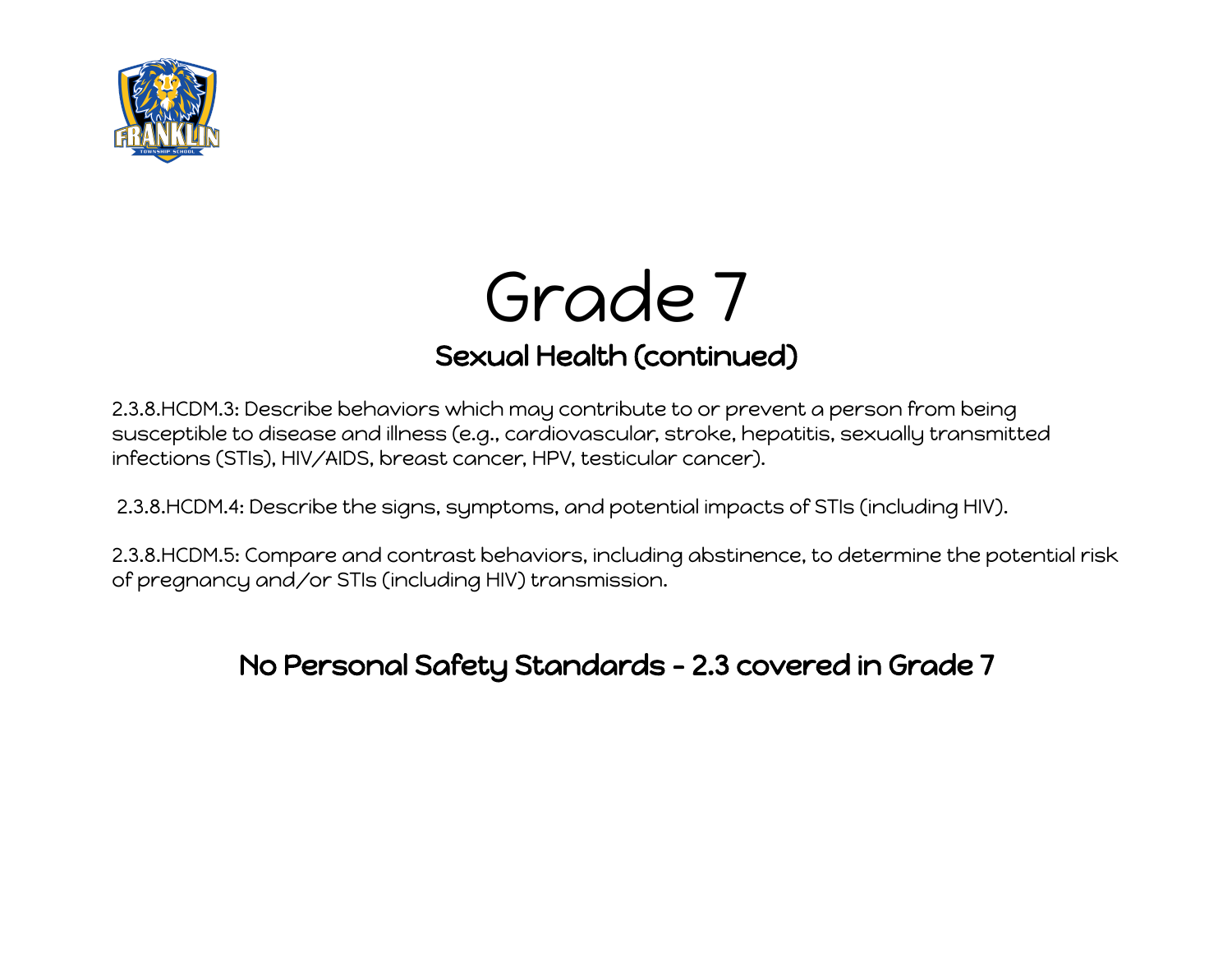



### Sexual Health

2.1.8.PP.1: Describe pregnancy testing, the signs of pregnancy, and pregnancy options, including parenting, abortion, and adoption.

2.1.8.PP.4: Predict challenges that may be faced by adolescent parents and their families.

2.1.8.PP.5: Identify resources to assist with parenting.

2.1.8.SSH.1: Differentiate between gender identity, gender expression and sexual orientation.

2.1.8.SSH.2: Develop a plan for the school to promote dignity and respect for people of all genders, gender identities, gender expressions, and sexual orientations in the school community.

2.1.8.SSH.5: Analyze the similarities and differences between friendships, romantic relationships and sexual relationships.

2.1.8.SSH.7: Identify factors that are important in deciding whether and when to engage in sexual behaviors.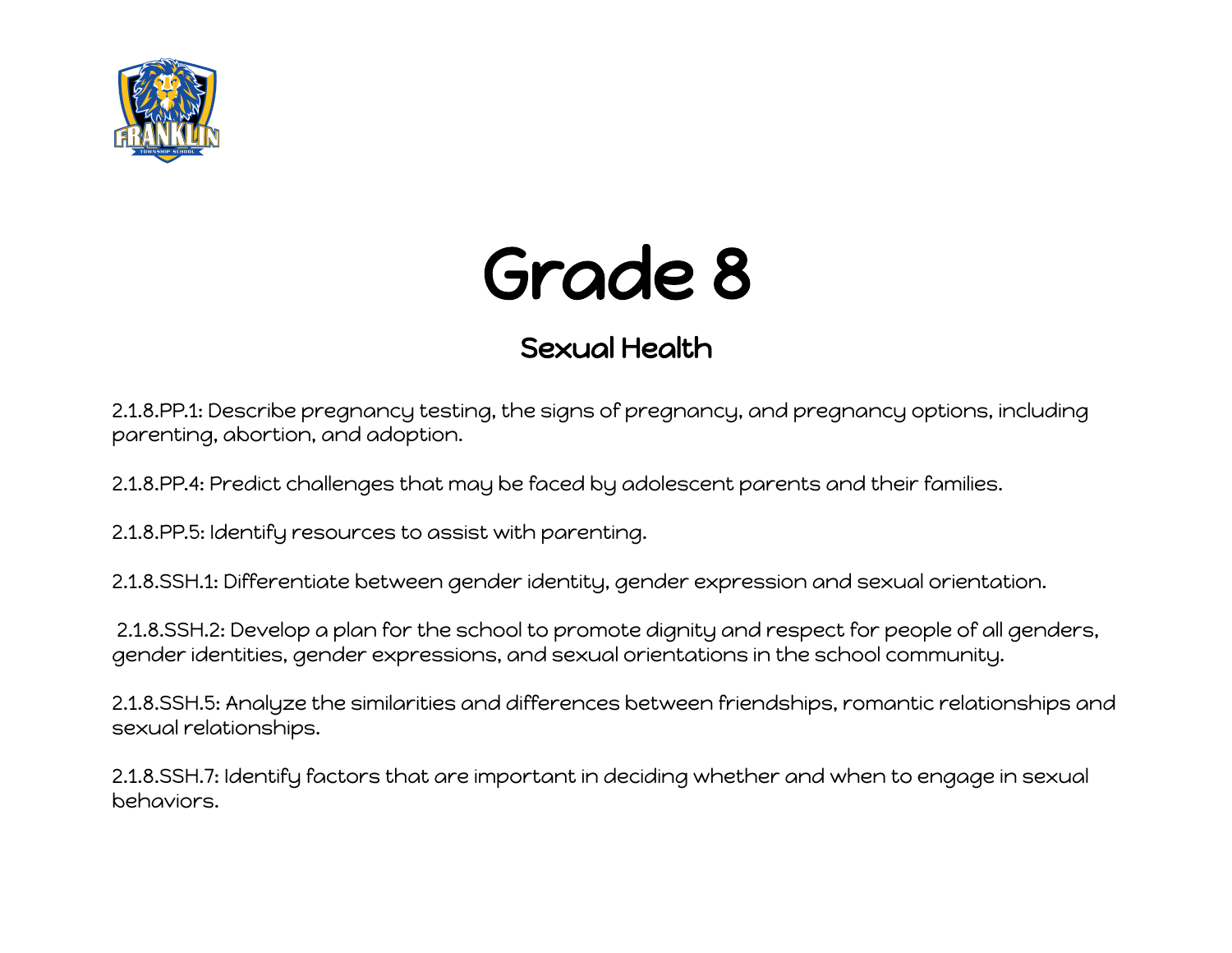

# Grade 8

### Sexual Health (continued)

2.1.8.SSH.8: Identify factors that can affect the ability to give or perceive consent to sexual activity (e.g., body image, self-esteem, alcohol, other substances).

2.1.8.CHSS.2: Describe the state and federal laws related to age of consent, minors' ability to consent to health care, confidentiality in a healthcare setting, child pornography, sexting, safe haven and sex trafficking.

2.1.8.CHSS.3: Identify the state and federal laws related to minors' access to sexual healthcare services, including pregnancy and STIs/HIV prevention, testing, care, and treatment.

2.1.8.CHSS.4: Identify community resources and/or other sources of support, such as trusted adults, including family members, caregivers, and school staff, that students can go to if they are or someone they know is being sexually harassed, abused, assaulted, exploited, or trafficked.